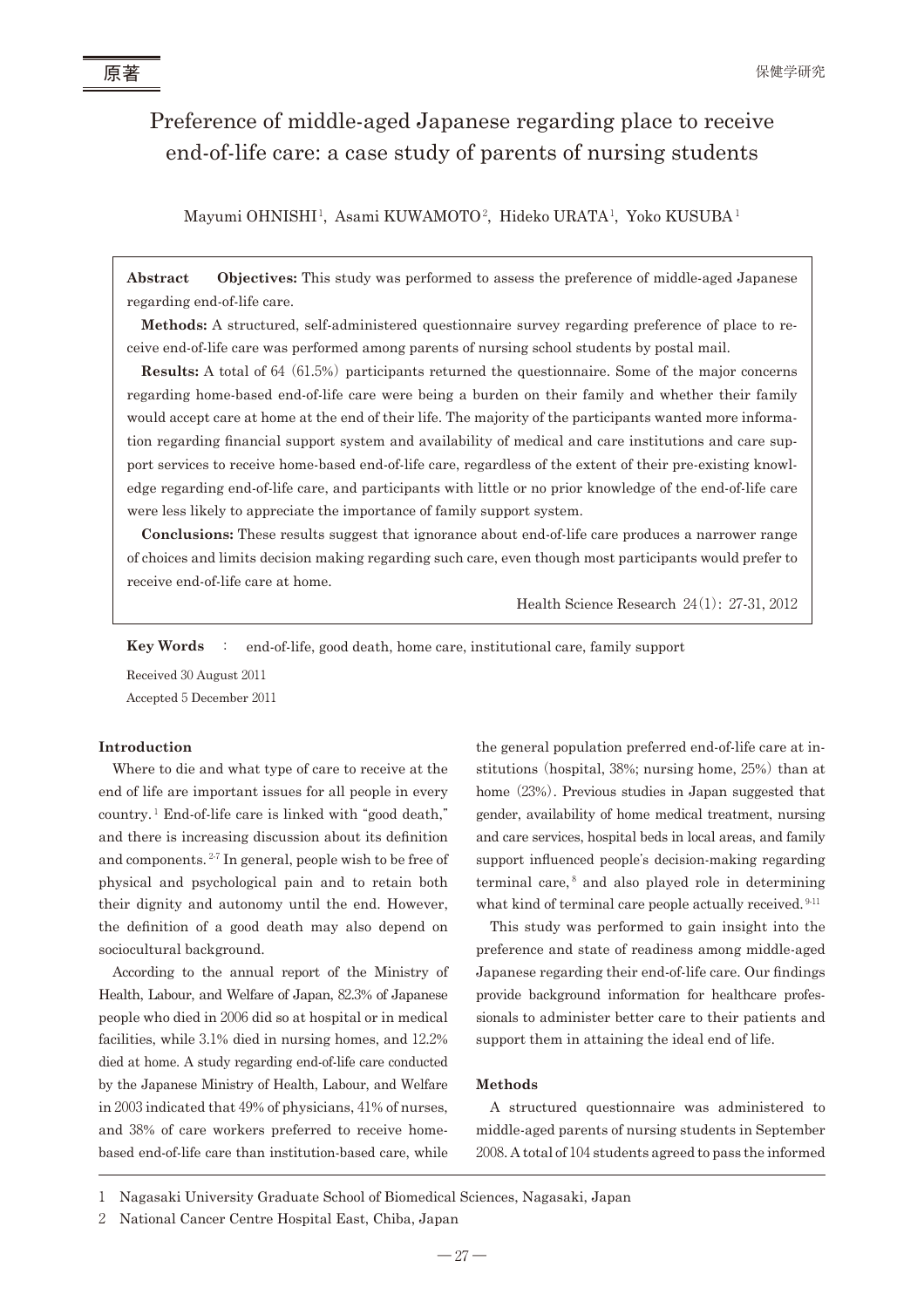consent sheet and the questionnaire in sealed envelopes to their parents. They were however asked not to elaborate on the contents of the questionnaire to their parents to ensure that participation was voluntary. The students were divided into two groups so as to collect approximately the same number of male and female participants. Thus, the first group was asked to deliver the consent sheet and the questionnaire to their male parents, while the second group to their female parents. Parents were asked to complete the informed consent sheet and return it along with the anonymous questionnaire by postal mail.

The questionnaire was prepared based on the findings of a literature review.  $2,4,9,11$  Occupations of the respondents were categorized into healthcare providers, including physicians, nurses, and other care workers, and nonhealthcare providers. The questionnaire consisted of questions on sociodemographic characteristics, preference regarding place to receive end-of-life care, knowledge regarding home-based end-of-life care, and knowledge and conditions necessary to make decisions about endof-life care. "End of life" was defined as the terminal stage where one suffers from critical disease or conditions and requires assistance in activities of daily life due to disability.

The level of knowledge regarding home-based endof-life care was rated on a 4-point scale: "I know about it very well," "I know something about it," "I do not know much about it but I have heard about it," and "I have never heard about it." The first two categories were considered as "having knowledge regarding end-of-life care," while the latter two categories were considered as "not having knowledge regarding end-of-life care."

Fisher's exact test and Mantel–Haenszel test were performed to analyze the associations between sociodemographic characteristics and preferences regarding place to receive end-of-life care, as well as information participants regarded as necessary for them to make decisions regarding end-of life care.

The study protocol was approved by the Ethics Committee of the Graduate School of Biomedical Sciences, Nagasaki University. All the participants were informed about the objective of the study, were assured confidentiality and ethical consideration, and were asked for voluntary participation upon written document.

#### **Results**

A total of 64 $(61.5%)$  participants returned the questionnaire. All participants were in their 40s or 50s, and were defined as middle-aged for the purposes of this

study. Eleven participants were excluded from the analysis due to missing data. Thus, the data from a total of 53 participants  $(14 \text{ men and } 39 \text{ women})$  was analyzed. Table 1 shows the sociodemographic characteristics of the participants.

Only four respondents considered home as an ideal place for the end of their life, including their death. On the other hand, 41 respondents did not wish to receive end-of-life care at home throughout their terminal stage. Of them, 34 respondents wished to be cared for at home and then moved to a hospital, and 7 respondents wished to be cared for at hospital and then moved to home, and 8 respondents preferred to die at hospital and/or care institution. Regardless of their preference of place to receive end-of-life care, a total of  $11(20.8%)$  respondents preferred to die at home. In other words, several participants, although preferred to die at home, nevertheless chose places other than their homes to receive end-of-life care (Data not shown).

As shown in Table 2, preference for at-home care under any circumstances was not associated with any of the measured sociodemographic characteristics. Twenty five respondents  $(47.2%)$  thought that it was possible to receive end-of-life care at home. Occupation, that is being a medical health professional  $(p = 0.006,$  Fisher's exact test), was significantly associated with participants thinking it is feasible to realize home-based end-of-life care.

The main reasons behind the perceived difficulty over home-based end-of-life care were "too much burden on the family  $(43.4\%)$ ," "appropriate medical care is available at hospital  $(24.5%)$ ," and "appropriate emergency care is possible at hospital  $(28.3%)$ ." Twenty-five  $(47.2%)$  respondents reported having good or some knowledge about end-of-life care at home(Table 1). There was a significant difference in the perceived difficulty over home-based end-of-life care between those who did and did not have such knowledge (odds ratio: 3.750; 95% confidence interval: 1.193, 11.792; *p* < 0.05).

Table 1 shows the information all the participants sought in making decisions about end-of-life care, which included financial support  $(66.0%)$  and availability of medical and nursing facilities and care support services (58.5%). There was no significant difference between people with and without knowledge regarding the contents of information they sought (Table 3).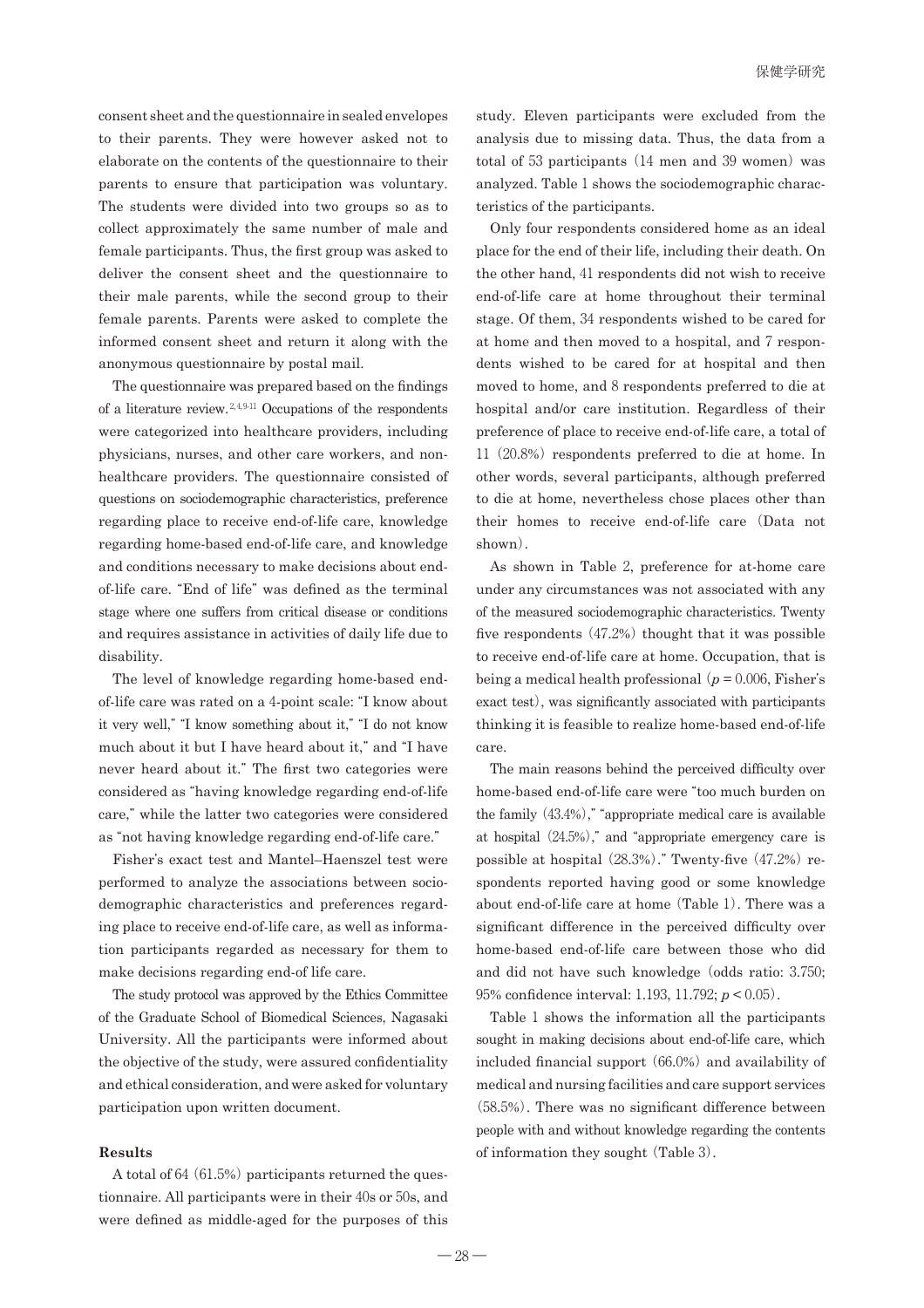|                                                                         | $\boldsymbol{n}$ | %    |
|-------------------------------------------------------------------------|------------------|------|
| Sex                                                                     |                  |      |
| Male                                                                    | 14               | 26.4 |
| Female                                                                  | 39               | 73.6 |
| Age                                                                     |                  |      |
| $40 - 49$                                                               | 15               | 28.3 |
| $50 - 59$                                                               | 38               | 73.6 |
| Working status                                                          |                  |      |
| Currently working                                                       | 43               | 81.1 |
| Retired                                                                 | 10               | 18.9 |
| Occupation                                                              |                  |      |
| Healthcare provider/Medical health professional                         | 25               | 47.2 |
| Non-healthcare provider/Non-medical health professional                 | 28               | 52.8 |
| Preference regarding end-of-life care                                   |                  |      |
| Home throughout                                                         | 4                | 7.5  |
| Home, then hospital                                                     | 34               | 64.2 |
| Hospital, then home                                                     | 7                | 13.2 |
| Hospital throughout                                                     | 7                | 13.2 |
| Nursing home                                                            | $\mathbf{1}$     | 1.9  |
| Feasibility of dying at home                                            |                  |      |
| Possible                                                                | 5                | 9.4  |
| Possible depending on conditions                                        | 20               | 37.7 |
| Difficult                                                               | 24               | 45.3 |
| Don't know                                                              | $\overline{4}$   | 7.5  |
| Knowledge required to make decisions about end of life care             |                  |      |
| Financial support (medical and nursing care insurance)                  | 35               | 66.0 |
| Availability of medical and care institutions and care support services | 31               | 58.5 |
| How to make decisions about medical treatment and care                  | 5                | 9.4  |
| Palliative care                                                         | 22               | 41.5 |
| Support system for family                                               | 18               | 34.0 |
| Advantages and disadvantages of end-of-life care at home                | 14               | 26.4 |
| Advantages and disadvantages of end-of-life care at hospital            | 7                | 13.2 |
| Others                                                                  | 4                | 7.5  |
| Reasons for the perceived difficulty over home-based end-of-life care   |                  |      |
| Too much burden on the family                                           | 23               | 43.4 |
| Preconception that appropriate medical care is available at hospital    | 13               | 24.5 |
| Preconception that appropriate emergency care is possible at hospital   | 15               | 28.3 |
| Inadequate housing structure to receive home-based care                 | 4                | 7.5  |
| There is no home doctor                                                 | $\mathbf{1}$     | 1.9  |
| Lack of knowledge among family members regarding patient care           | 3                | 5.7  |
| There is no family who can take care                                    | $\sqrt{2}$       | 3.8  |
| Economic condition                                                      | $\overline{2}$   | 3.8  |

**Table 1.** Characteristics of the respondents and distribution of respondents' preference regarding end-of-life care  $(n = 53)$ 

**Table 2.** Sociodemographic factors and preference for end-of-life care at home and feasibility of dying at home  $(n = 53)$ 

|                         | Preference for end-of-life care at home |      |            | Feasibility of dying at home |      |                 |  |
|-------------------------|-----------------------------------------|------|------------|------------------------------|------|-----------------|--|
|                         | $\boldsymbol{n}$                        | $\%$ | $p$ -value | $\boldsymbol{n}$             | $\%$ | <i>p</i> -value |  |
| <b>Sex</b>              |                                         |      |            |                              |      |                 |  |
| Male                    | 11                                      | 78.6 | 0.422      | 9                            | 64.3 | 0.212           |  |
| Female                  | 34                                      | 87.2 |            | 16                           | 41.0 |                 |  |
| Age                     |                                         |      |            |                              |      |                 |  |
| $40 - 49$               | 12                                      | 80.0 | 0.673      | 6                            | 40.0 | 0.556           |  |
| $50 - 59$               | 33                                      | 86.8 |            | 19                           | 50.0 |                 |  |
| Working status          |                                         |      |            |                              |      |                 |  |
| Currently working       | 38                                      | 88.4 | 0.163      | 22                           | 51.2 | 0.302           |  |
| Retired                 | 7                                       | 70.0 |            | 3                            | 30.0 |                 |  |
| Occupation              |                                         |      |            |                              |      |                 |  |
| Healthcare provider     | 24                                      | 96.0 | 0.053      | 17                           | 68.0 | 0.006           |  |
| Non-healthcare provider | 21                                      | 75.0 |            | 8                            | 28.6 |                 |  |

Fisher's exact test was performed.

Preference for end-of-life care at home included "at home throughout," "at home in the beginning, then hospital when necessary," and "at the hospital/nursing home in the beginning, then at home at the end."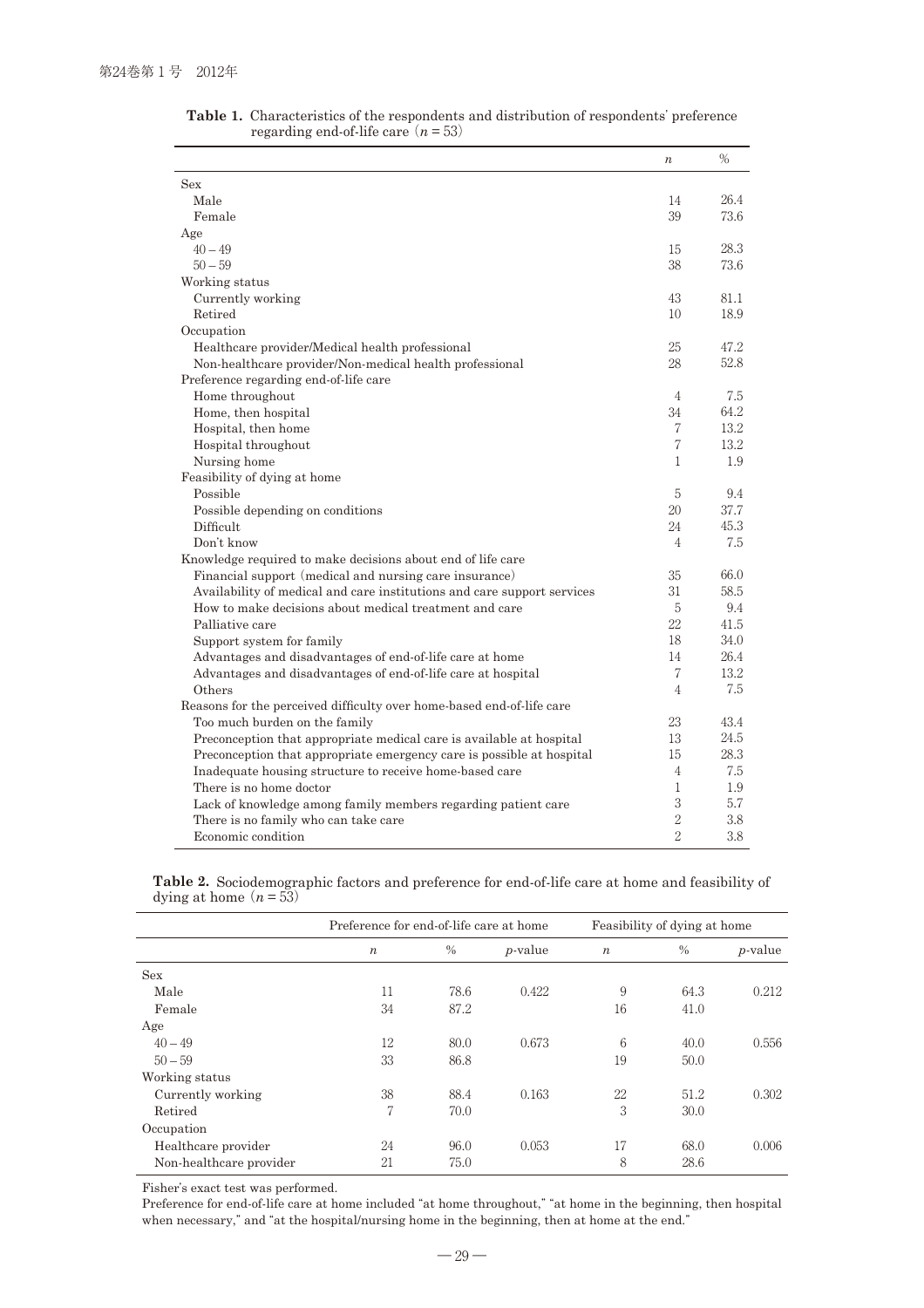|                                                                         | With knowledge<br>care<br>$(n=23)$ |               | Without knowledge<br>regarding end-of-life regarding end-of-life<br>care<br>$(n=30)$ |               | Odds<br>ratio | <i>p</i> -value |
|-------------------------------------------------------------------------|------------------------------------|---------------|--------------------------------------------------------------------------------------|---------------|---------------|-----------------|
|                                                                         | $\boldsymbol{n}$                   | $\frac{0}{0}$ | $\boldsymbol{n}$                                                                     | $\frac{0}{0}$ |               |                 |
| Financial support (medical and nursing care insurance)                  | 15                                 | 65.2          | 20                                                                                   | 66.7          | 1.067         | 0.857           |
| Availability of medical and care institutions and care support services | 14                                 | 60.9          | 17                                                                                   | 56.7          | 0.841         | 0.979           |
| Way to make a decision about medical treatment and care                 | 2                                  | 8.7           | 3                                                                                    | 10.0          | 1.167         | 0.756           |
| Palliative care                                                         | 11                                 | 47.8          | 11                                                                                   | 36.7          | 0.632         | 0.596           |
| Support system for family                                               | 11                                 | 47.8          |                                                                                      | 23.3          | 0.332         | 0.119           |
| Advantages and disadvantages of end-of-life care at home                | 4                                  | 17.4          | 10                                                                                   | 33.3          | 2.375         | 0.327           |
| Advantages and disadvantages of end-of-life care at hospital            | $\Omega$                           | 0.0           | 7                                                                                    | 23.3          |               |                 |

**Table 3.** Knowledge required to make a decision about end-of-life care  $(n = 53)$ 

Mantel–Haenszel analysis was performed to examine the association between impression and knowledge regarding end-of-life care. Participants were allowed to choose more than one category.

# **Discussion**

Non-medical health professionals were more likely to perceive home-based end-of-life care as difficult. Participants requested information regarding financial support systems and availability of medical and care institutions and care support services to realize endof-life care at home regardless of their knowledge regarding end-of-life care.

This study had several limitations. First, the sample size was too small to perform statistical analysis with appropriate statistical power. Second, since the respondents were the parents of students in a health-related institution, and were therefore more likely to work as medical health professionals than the general population. This distribution of study participants' background can affect generalization of the results of this study among middle-aged Japanese people. Third, the gender ratio of the participants was unbalanced. On the other hand, the results of this study regarding preferred place to receive end-of-life care according to occupation were consistent with those previously reported studies, <sup>12</sup> and offered additional, more detailed understanding of the attitudes of middleaged Japanese toward end-of life care.

The percentage of the participants in this study who expressed preference to die at home was 20.8%, which was slightly higher than the national average of 12.2% according to the 2006 report of the Ministry of Health, Labour, and Welfare of Japan. On the other hand, 96.0 % of the participants reported preference for remaining at home at some point during the end of life, which was higher than that among physicians, nurses, and care workers reported by the Ministry of Health, Labour, and Welfare of Japan in 2003(50%).

The term "good-quality care" however is to a certain extent subjective, and the evaluation of quality of care by patients and their family, and the kind of care they

see as ideal may be influenced by various factors including seriousness of the patient's condition, stress related to family role as caregivers, and place of death. <sup>13</sup> Thus, in this study, one of the major factors which influenced the participants' preference of place to receive end-of-life care was the perceived burden on their family. On the other hand, sexual difference was also observed, as more women tended to prefer to die at home but nevertheless, more women tended to think of this option as unfeasible. Similarly, Grande *et al*. also concluded that women were less likely to die at home because men were probably less capable of acting as caregivers.  $^{14}$  From a different perspective, a study from Korea showed that cancer patients and their family were more likely to prefer receiving end-of-life care at home if they had access to appropriate support. <sup>15</sup>

Furthermore, in order for people to make informed decisions about end-of-life care, they should be equipped with appropriate and adequate knowledge regarding medical/healthcare services, including insurance system, palliative care, and support for families as caregivers, prior to entering the stage when they actually require such care. Without such knowledge, it is likely that when actually faced their end of life, people's choice will be influenced by immediate concerns for their family and their preexisting knowledge, however limited it may be, regarding end-of-life care.

The findings of this study suggest that people without knowledge about end-of-life care may not be aware of the sort information they ought to have to make appropriate decisions. It is important to provide adequate and appropriate information and suitable medical/healthcare support to facilitate ideal end-of-life care for all. Even with family support and appropriate information and knowledge about end-of-life care, it may still be difficult to attain ideal end-of-life care at home if medical/